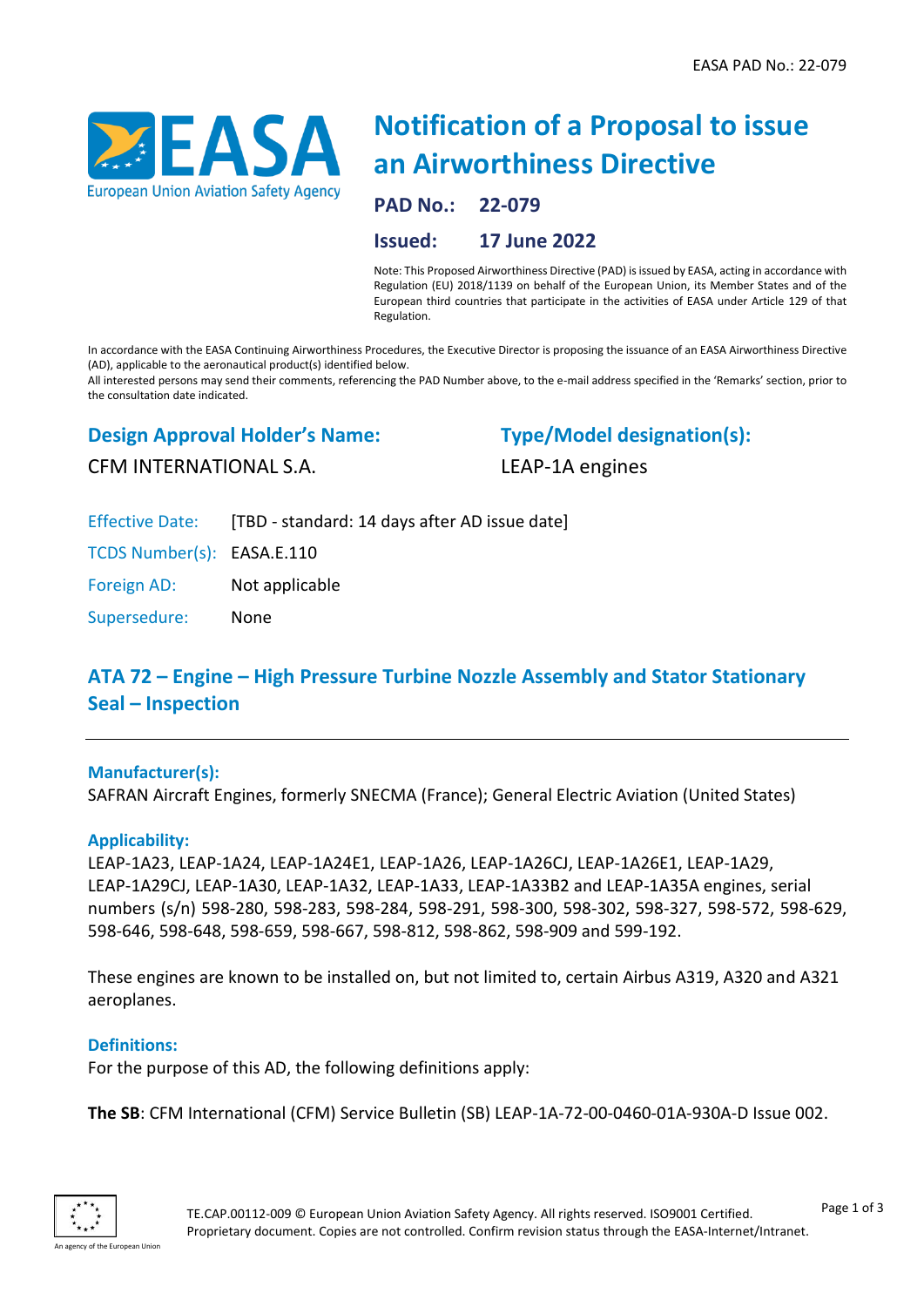#### **Reason:**

Occurrences have been reported of non-synchronous vibrations on certain engines. Investigations have shown that this vibration may result in increased interstage seal clearances, resulting in hot gas ingestion and thermal degradation of the high pressure turbine rotor interstage seal and high pressure turbine (HPT) rotor stage 2 disk.

This condition, if not detected and corrected, could affect the low cycle fatigue life of the HPT rotor interstage seal and HPT rotor stage 2 disk.

To address this potential unsafe condition, CFM issued the SB, as defined in this AD, identifying the affected engines and providing inspection instructions.

For the reasons described above, this AD requires a one-time inspection of the honeycomb of the stage 2 HPT nozzle assembly and of the HPT stator stationary seal, and, depending on findings, accomplishment of applicable corrective action(s).

#### **Required Action(s) and Compliance Time(s):**

Required as indicated, unless accomplished previously:

#### **Inspection**:

(1) Within the most restrictive compliance time as identified in Table 1 and Table 2 of the SB, as applicable to engine s/n, or during the next engine shop visit, whichever occurs first after the effective date of this AD, inspect the honeycomb of the stage 2 HPT nozzle assembly and the honeycomb of the HPT stator stationary seal in accordance with the instructions of the SB.

#### **Corrective Action(s):**

(2) If, during the inspection as required by paragraph (1) of this AD, any discrepancy, as identified in the SB, is found, before next flight, or before release to service of the engine, as applicable, accomplish the applicable corrective action(s) in accordance with the instructions of the SB.

#### **Ref. Publications:**

CFM SB LEAP-1A-72-00-0460-01A-930A-D Issue 002 dated 10 June 2022.

The use of later approved revisions of the above-mentioned document is acceptable for compliance with the requirements of this AD.

#### **Remarks:**

- 1. This Proposed AD will be closed for consultation on 01 July 2022.
- 2. Enquiries regarding this PAD should be referred to the EASA Safety Information Section, Certification Directorate. E-mail: [ADs@easa.europa.eu.](mailto:ADs@easa.europa.eu)
- 3. Information about any failures, malfunctions, defects or other occurrences, which may be similar to the unsafe condition addressed by this PAD, and which may occur, or have occurred on a product, part or appliance not affected by this PAD, can be reported to the EU [aviation](https://e2.aviationreporting.eu/reporting)  [safety reporting system.](https://e2.aviationreporting.eu/reporting) This may include reporting on the same or similar components, other than those covered by the design to which this PAD applies, if the same unsafe condition can